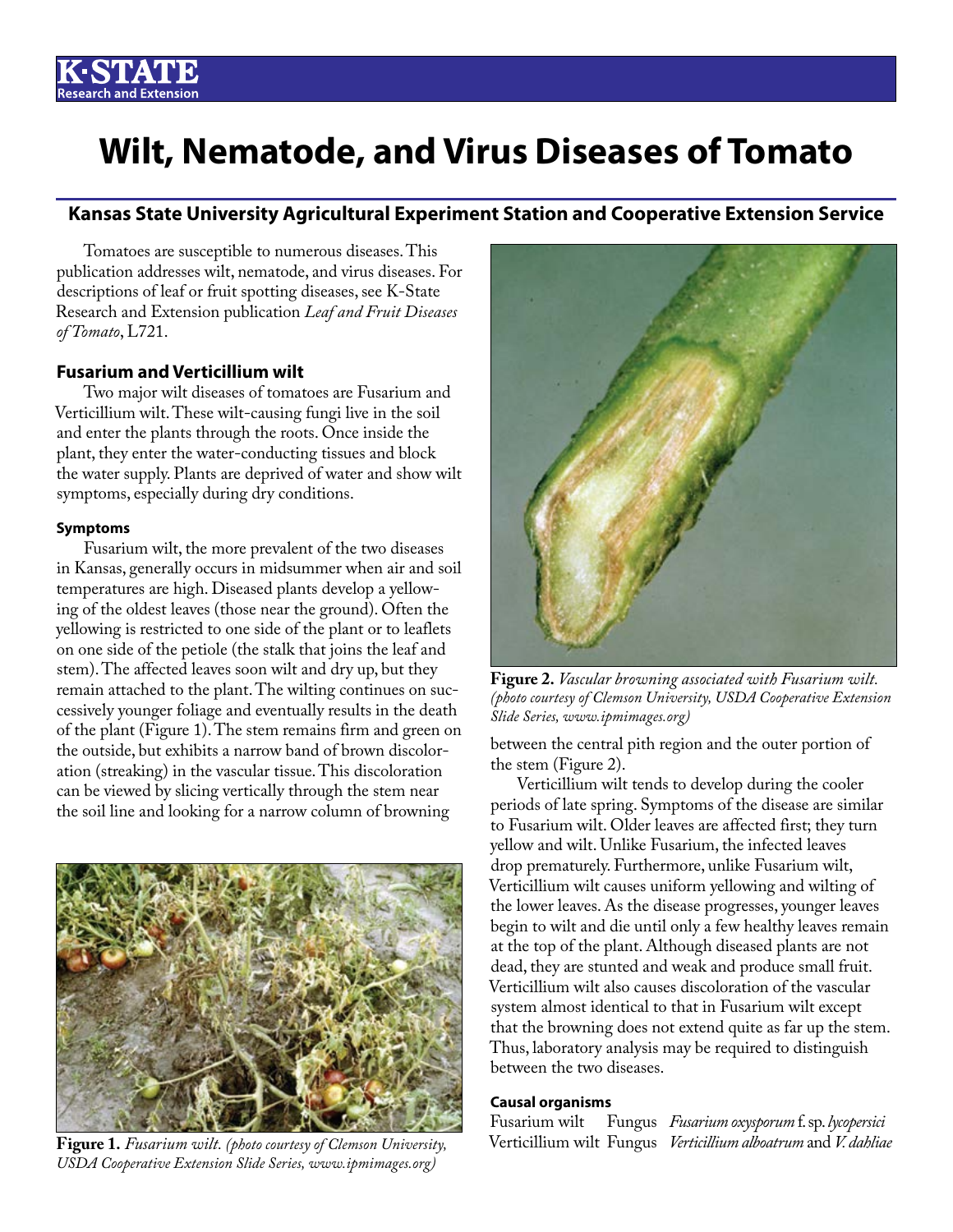The Fusarium wilt fungus can be introduced into fields on contaminated seed or in infected transplants. Once introduced, the fungus can survive for many years in the soil. There are at least three known races or strains of Fusarium. The term "race" refers to the organism's ability to infect certain crop varieties but not others. Race 1 is known to occur in Kansas, and Race 2 likely occurs here. Race 3 could easily spread to Kansas.

The Verticillium wilt fungus also is a soilborne pathogen that attacks a wide range of plants, including potato, eggplant, strawberry, black raspberry, and many common weeds.

Both Fusarium and Verticillium invade the plant through the fibrous root system and disrupt water and mineral uptake within the plant. Infection and disease development in Fusarium wilt are favored by warm soil temperatures (80 degrees Fahrenheit) and low soil moisture while Verticillium wilt develops best at relatively cool (55 to 75 degrees Fahrenheit) soil temperatures.

# **Control**

There are several strategies for reducing the risk of Fusarium and Verticillium wilt.

- *Resistance*: The most practical means of controlling Fusarium and Verticillium wilt is the use of resistant varieties. Many of the popular varieties of tomatoes have resistance to the common race (Race 1) of the Fusarium fungus, to the Verticillium fungus, or to both. A short list of resistant tomato varieties is given in Table 1. Information on other varieties may be obtained from seed catalogs. These varieties are usually marked "V" for Verticillium resistance and "F" for Fusarium, with a number (1, 2, and/or 3) corresponding to which races of Fusarium they are resistant to. There is growing interest in planting 'heirloom varieties' for their unique characteristics. Unfortunately, many of these varieties are *not* resistant to Fusarium and Verticillium wilt.
- *Crop Rotation:* Long rotations (4 to 6 years) to non-hosts may help to reduce fungal population levels in the soil, but it will not completely control these diseases. Both organisms can survive for a long time in the soil, and Verticillium has a wide host range. Rotate to cereal crops if possible and control weeds, which might be hosts.
- *Sanitation:* Remove and destroy diseased plant tissue at the end of the season. Clean stakes, cages, and other items that come in contact with soil and debris.
- *Fertilization*: (Mainly for Verticillium). Appropriate fertility and irrigation can help to maintain plant vigor and suppress disease.

# **Walnut wilt**

Tomato, potato, alfalfa, and other herbaceous and woody plants can be afflicted with a disorder known as walnut wilt. This malady is associated with root uptake of a chemical called juglone, which is produced by several species of trees in the walnut family, including black walnut, Persian walnut, butternut, and pecan. Juglone is formed in the leaves, fruit hulls, inner bark, and roots of the walnut and is leached or released into the soil. This chemical has fungicidal and insecticidal properties. It also is quite toxic to many plant species and induces wilting and stunting.

The ability of plants to produce and release chemicals, which are toxic to other plants, is called allelopathy. The severity of the juglone toxicity partly depends on the distance from the plants to the walnut tree. Generally, tomatoes growing next to a walnut tree abruptly wilt and die in early- to mid-summer. Plants growing a short distance away may not be killed, but become wilted and stunted. The stem tissue of affected plants turns brown. The symptoms of walnut wilt closely resemble those of Fusarium and Verticillium wilt; however, the disorder may be distinguished from the other wilts by the constant association of walnut trees with the wilting symptoms.

#### **Cause**

Toxin ( Juglone): produced by members of the walnut family.

Juglone may be leached from leaves and nuts into the soil during rain or released from roots. The chemical is highly reactive and is quickly inactivated in the soil. The major uptake of the toxin occurs when the tomato roots make contact with the roots of the walnut trees.

#### **Control**

Tomatoes or other susceptible plants should not be grown near black walnut or other trees that produce juglone. The removal of walnut trees may not have an immediate effect since the toxin can persist in the inner bark of roots for several years. Do not plant tomatoes for at least 2 years after the removal of walnuts tree.

# **Root knot nematode**

Several species of root knot nematodes (microscopic worms) cause a stunting and wilting of many vegetables and ornamentals, including tomato, potato, eggplant, sweet potato, radish, geranium, and peony.

#### **Symptoms**

The disease typically appears in roughly circular patches in a field or garden, but may become more uniformly distributed when susceptible plants, such as tomato, are continuously planted in an area. Diseased tomato plants are stunted and have pale-green leaves. Diseased plants also may show symptoms of nitrogen, potassium, or phosphorus deficiencies even though adequate levels of these minerals are in the soil. Severely infected plants wilt during hot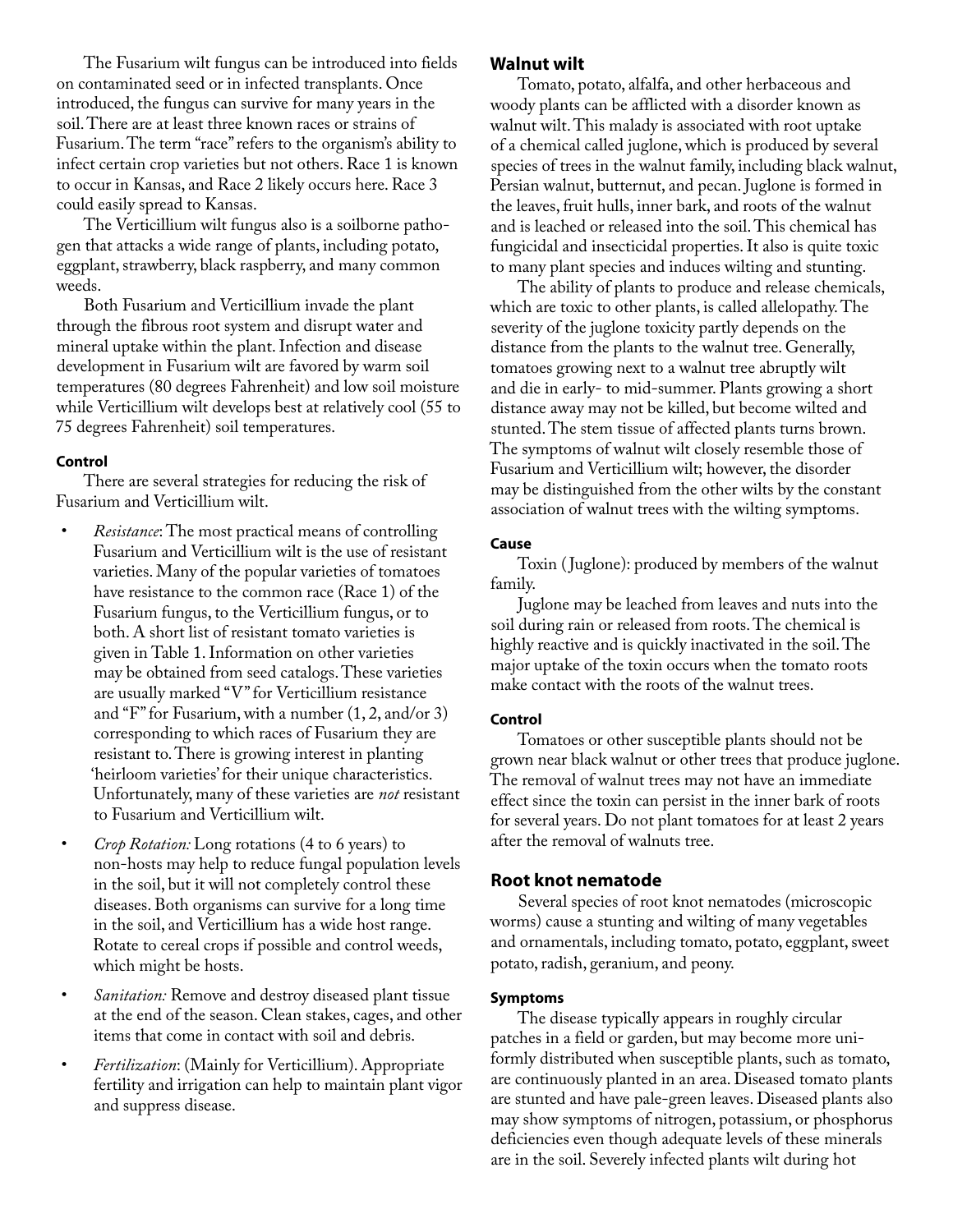

**Figure 3.** *Root galls and swelling caused by root knot nematode. (photo courtesy of Tom Zitter, Cornell University)*

daytime temperatures, then recover at night. The most characteristic symptoms of the disease occur below ground. Roots develop multiple small tan galls; these galls often fuse to cause extensive swelling and distortion of the root system (Figure 3). The roots also become much shorter and bushier than those of healthy plants.

# **Causal organisms**

# Nematodes *Meloidogyne* spp.

Root knot nematodes are small, eel-like worms, which overwinter in the roots of perennial weeds or as eggs and larvae in soil or infected root debris. In the spring, larvae penetrate the roots and excrete a substance that induces the formation of root galls. Injury to the roots affects the uptake of water and minerals and eventually results in the development of aboveground symptoms described previously. Infection by the root knot nematode also may "break" disease resistance to Fusarium and Verticillium wilt. Nematodes are more common in areas of Kansas south of Interstate 70.

**Table 1.** *Disease resistance to Verticillium wilt (V), Fusarium wilt races 1, 2, and 3 (F) the root knot nematode (N), and tobacco mosaic virus (TMV) of tomato varieties popular in Kansas. (K-State Research and Extension Publication MF312, Tomatoes, April 2003). Consult seed catalogs for current listings.*

|                            |             | F            |   |     |
|----------------------------|-------------|--------------|---|-----|
| Variety                    | $\mathbf V$ | (1, 2, 3)    | N | TMV |
| <b>Garden Tomatoes</b>     |             |              |   |     |
| Carolina Gold              | X           | 1, 2         |   |     |
| Celebrity                  | X           | 1, 2         | X |     |
| Daybreak                   | X           | 1, 2         | X | X   |
| Floralina                  | X           | 1, 2, 3      |   |     |
| Jet Star                   | X           | $\mathbf{1}$ |   |     |
| Merced                     | X           | 1, 2         |   | Χ   |
| Mt. Fresh                  | X           | 1, 2         |   |     |
| Mt. Spring                 | X           | 1, 2         |   |     |
| Sun Leaper                 | X           | 1, 2         |   |     |
| Sun Start                  | X           | 1, 2         |   | Χ   |
| Sunmaster                  | X           | 1, 2         |   |     |
| Sunny                      | X           | 1            | X | Χ   |
| <b>Cherry Tomatoes</b>     |             |              |   |     |
| Cherry Grande              | X           | $\mathbf{1}$ |   |     |
| Mt. Belle                  | X           | 1, 2         |   |     |
| <b>Sweet Chelsea</b>       | X           | 1, 2         |   | X   |
| <b>Roma/Paste Tomatoes</b> |             |              |   |     |
| Plum Dandy                 | X           | $\mathbf{1}$ |   |     |
| Roma                       | X           | 1, 2         |   |     |
| Super Marzano              | X           | 1, 2         | Χ | Χ   |

**X = resistant, blank = non-resistant**

## **Control**

Root knot may be prevented by avoiding the introduction of the pathogen into the garden or field. Carefully check and discard any transplants showing swelling or galling of the roots. Never introduce soil into the garden from areas where root knot is known to be a problem. Rotation periods of 3 to 5 years with corn or other non-host plants will reduce nematode populations in the soil. Several varieties of tomato are available that have resistance to the root knot nematode (see Table 1). If the disease is a serious problem, soil fumigation may be required.

# **Virus diseases**

Several virus diseases of tomato occur in Kansas, although they are not as common as the wilt and foliar diseases. Three of the more prevalent virus diseases are tobacco mosaic virus, cucumber mosaic virus, and tomato spotted wilt virus.

### **Symptoms**

The tobacco mosaic virus (TMV) can attack a wide range of plants, including tomato, pepper, eggplant, tobacco,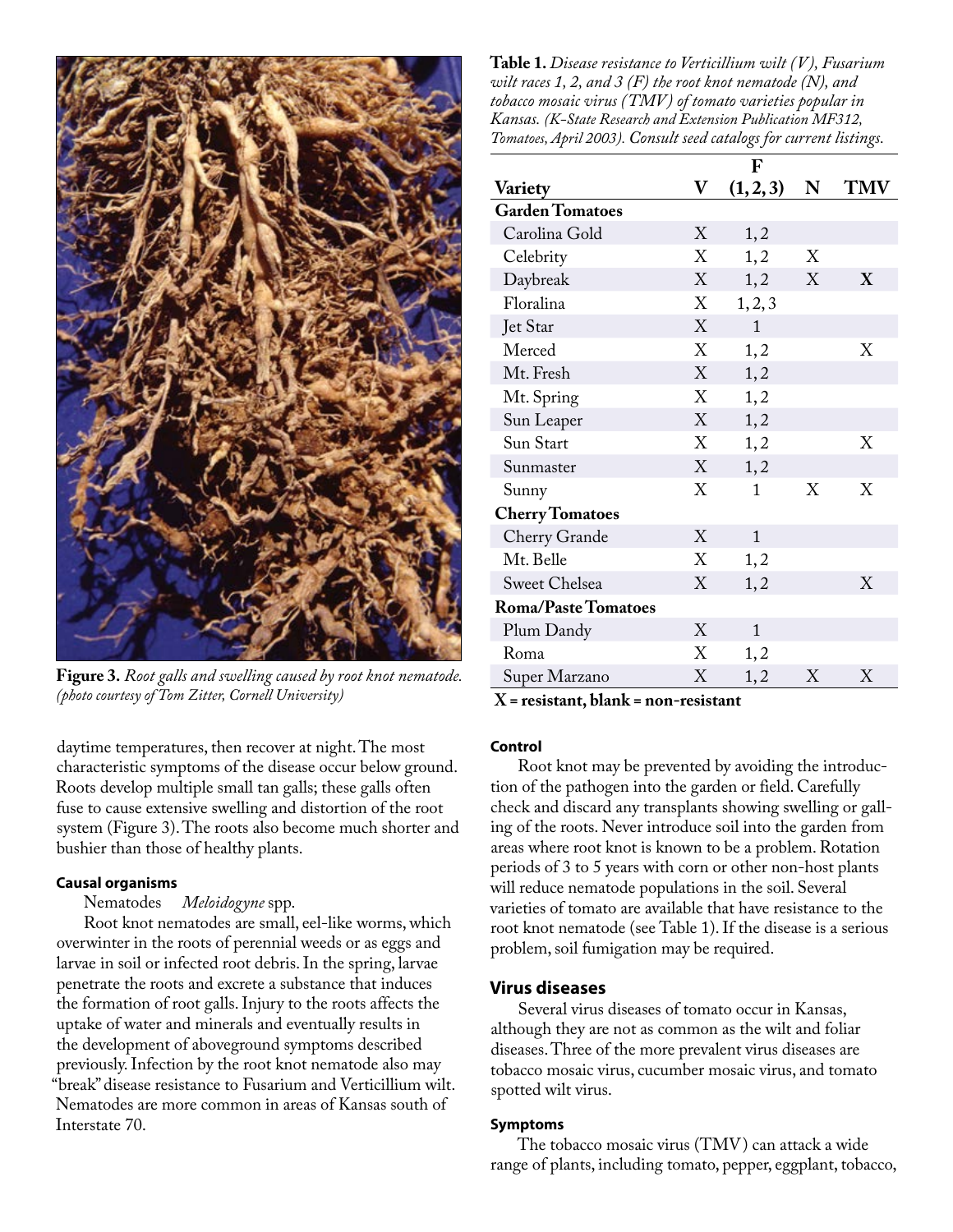

**Figure 4.** *Leaf mottling due to infection by tobacco mosaic virus (TMV). (photo courtesy of Tom Zitter, Cornell University)*



**Figure 5.** *Shoestring-like appearance of tomato leaves infected by cucumber mosaic virus (CMV). (photo courtesy of Tom Zitter, Cornell University)*



**Figure 6.** *Wilting and dieback caused by tomato spotted wilt virus. (photo by Megan Kennelly).*

spinach, petunia, and marigold. On tomato, virus infection causes light and dark green mottled areas on the leaves (Figure 4). The dark green areas tend to be somewhat thicker than the lighter portions of the leaf. The leaf mottling is seen more easily if the affected plant surface is partially shaded. Stunting of young plants is common, and often is accompanied by a distortion and fern-like appearance of the leaves. Older leaves curl downward and may be slightly distorted. Certain strains of the virus can cause a mottling, streaking, and necrosis (death) of the fruits. Infected plants are not killed but they produce poor quality fruit and low yields.

The cucumber mosaic virus (CMV) has one of the broadest host ranges of any of the viruses. The disease affects a number of important vegetables and ornamentals including tomato, pepper, cucumber, melons, squash, spinach, celery, beets, and petunias. Tomatoes infected with the cucumber mosaic virus develop a slight yellowing and mottling of the older leaves. Expanding leaves typically become twisted, curl downward, and develop a "shoestring" appearance as a result of a restriction of the leaf surface



**Figure 7.** *Pale, yellow concentric rings on unripe and ripe tomato fruit. (photo by Whitney Cranshaw, Colorado State University, www.ipmimages.org)*

to a narrow band around the midrib of the leaf (Figure 5). Diseased plants are stunted and produce small quantities of fruit.

The tomato spotted wilt virus (TSWV) also has a wide host range and can affect a number of ornamental plants as well as tomato. Early symptoms of spotted wilt on tomato are difficult to diagnose. Young, infected plants may show an inward cupping of leaves and the foliage may appear off-color or have a slight bronze cast. As the disease progresses, plants may develop dark brown to black streaks on the main stem. Occasionally the top portion of the plant wilts (Figure 6). The most characteristic symptom of spotted wilt appears on the fruit. On young fruit, white to yellow concentric rings, ½ inch in diameter, develop on the fruit skin. The area within the ring typically is raised, which gives the fruit a bumpy or warty appearance. The bright yellow rings on red, mature fruit are quite striking and are easily diagnosed as spotted wilt (Figure 7).

The leaf distortion associated with some viral diseases often is confused with injury resulting from phenoxy herbicide exposure. Generally a phenoxy herbicide (2,4-D)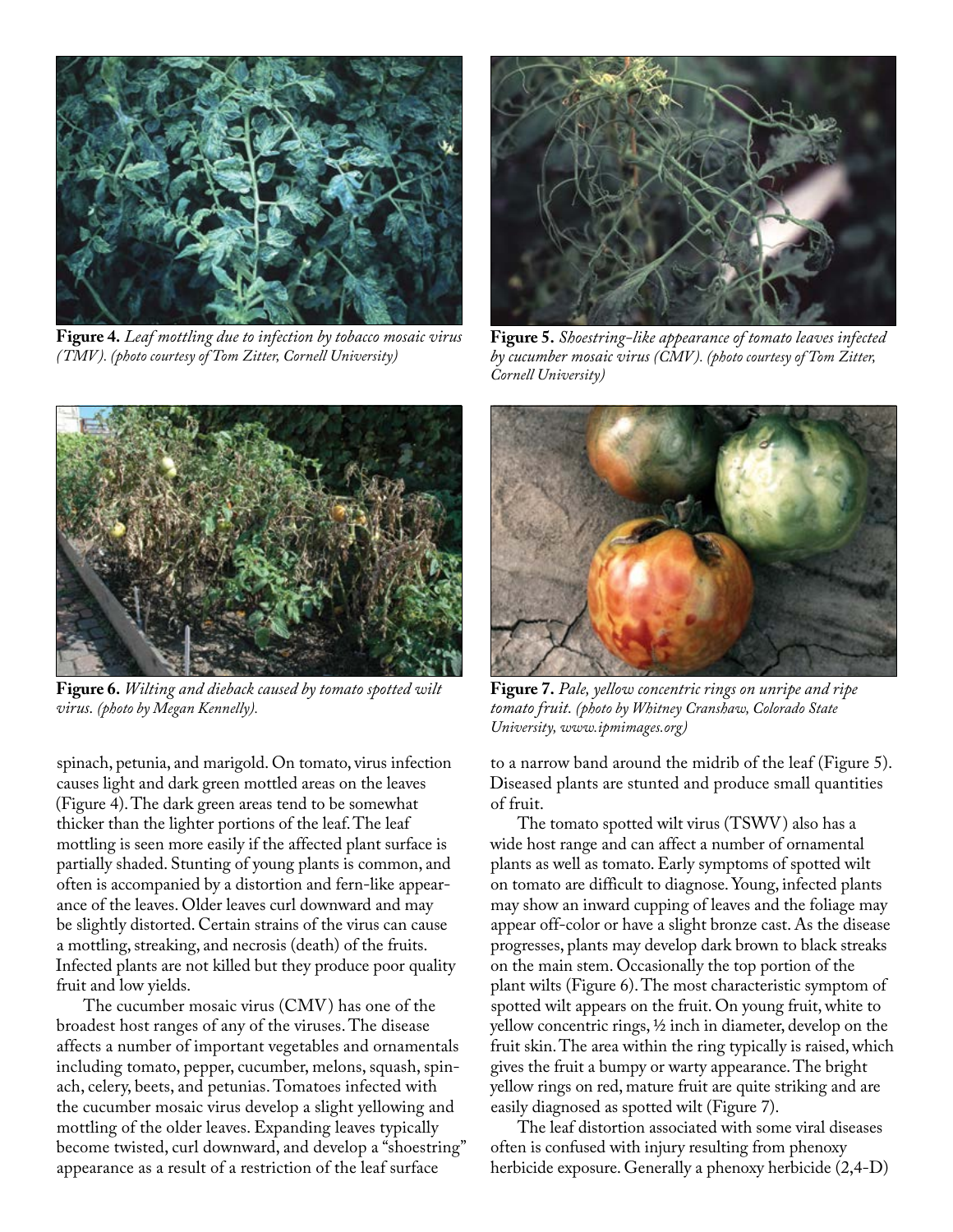will uniformly affect all tomato plants in a garden or greenhouse. However, unusual air-flow patterns can cause patchy symptoms. The herbicide also will cause leaf distortions on a number of other broadleaf plants in the area. Plants exposed to low levels of the herbicide may recover. In contrast, virus diseases normally will not affect all plants at the same time or cause injury to other types of plants in the area. Once the plant is infected it will not recover.

#### **Causal agents**

Tobacco mosaic virus (TMV), cucumber mosaic virus (CMV), and tomato spotted wilt virus (TSWV).

**TMV:** The tobacco mosaic virus is very stable and can persist in contaminated soil, in infected tomato debris, on or in the seed coat, and in manufactured tobacco products. The virus is transmitted readily from plant-to-plant by mechanical means. This may simply involve picking up the virus while working with infected plant material, then inoculating healthy plants by rubbing or brushing against them with contaminated tools, clothing, or hands. Aphids are not vectors of the virus, although certain chewing insects may transmit the pathogen.

**CMV:** The cucumber mosaic virus overwinters in perennial weeds and may be transmitted to healthy plants by aphid vectors (although tomatoes are not the preferred host of aphids) or by mechanical means. The cucumber mosaic virus cannot withstand drying, or persist in the soil. It also is more difficult than tobacco mosaic to transmit

mechanically. Thus, cucumber mosaic tends to progress more slowly than tobacco mosaic in a field or garden.

**TSWV:** Tomato spotted wilt virus is transmitted from plant to plant by several species of small insects called thrips. Thrips are less than ¼-inch long, light green to brown, and are extremely difficult to find on the plants. Several weedy hosts and ornamental plants may serve as alternate hosts for the virus.

### **Control**

Virus diseases cannot be controlled once the plant is infected. Therefore, every effort should be made to prevent introduction of virus diseases into the garden.

**Resistance:** Resistance to TMV is available. Choose cultivars with resistance (see Table 1).

**Sanitation:** Sanitation is key for prevention of all three virus diseases. Infected plants should be removed immediately to prevent spread of the pathogens.

**Weed control:** Perennial weeds, which may serve as alternate hosts, should be controlled in and adjacent to the garden.

**Avoid tobacco:** The use of tobacco products during cultural practices should be avoided to prevent inoculation of plants with the tobacco mosaic virus. People who use tobacco or work with infected plant material should wash their hands thoroughly in soapy water before handling tomato plants.

**Insect control:** Control of insects, especially aphids and thrips, will help reduce the likelihood of cucumber mosaic and spotted wilt.